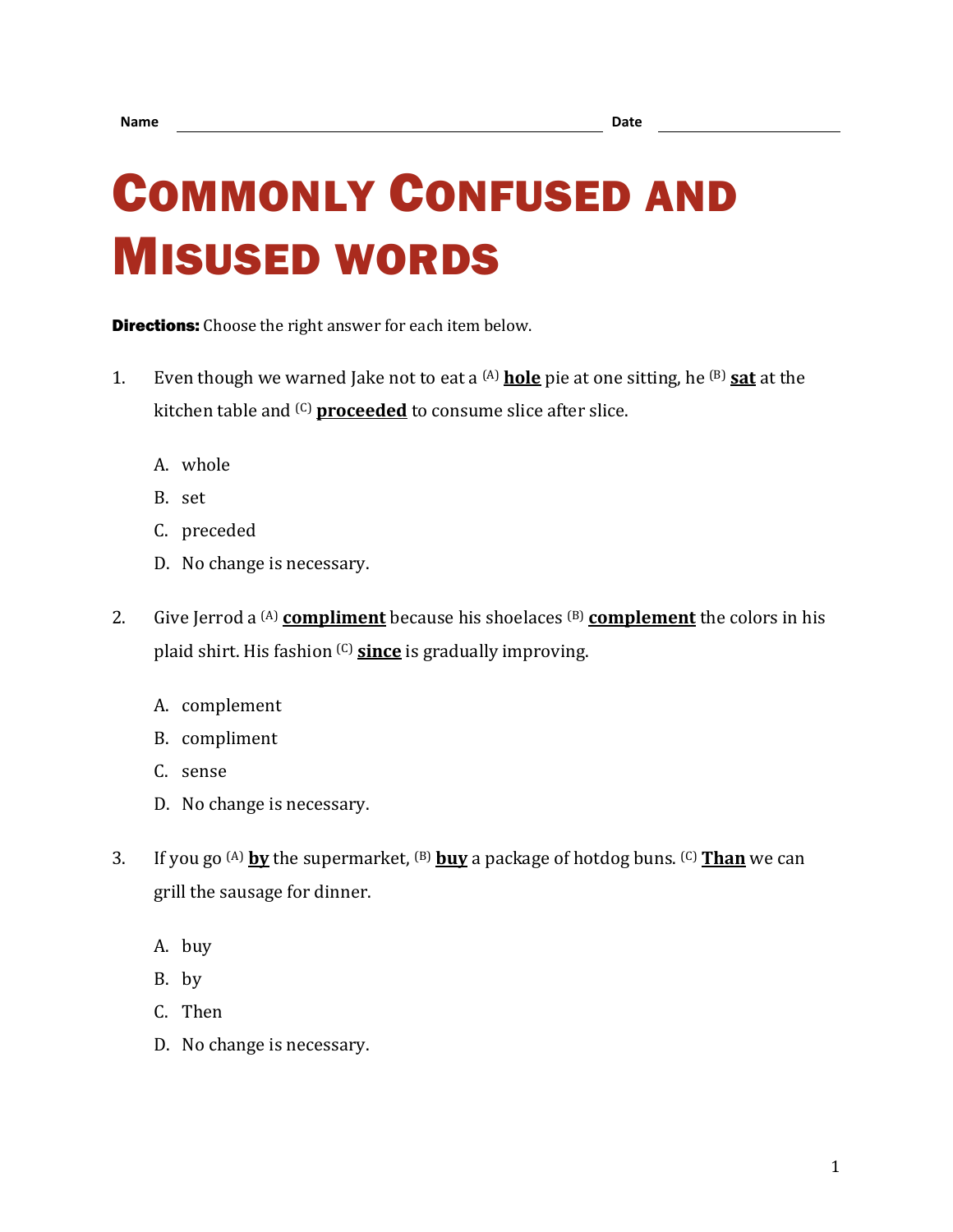- 4. Heed my (A) **advice**, and don't (B) **loose** your receipt. The college bookstore will not (C) **accept** any excuse if you need to return those books.
	- A. advise
	- B. lose
	- C. except
	- D. No change is necessary.
- 5. The (A) **heard** of gazelle leaped (B) **through** the air as the animals tried to (C) **elude** the cheetah.
	- A. herd
	- B. threw
	- C. allude
	- D. No change is necessary.
- 6. (A) **Maybe** Gerald is caught in traffic, or he (B) **maybe** flirting with the cute cafeteria cashier. Either way, don't (C) **accept** any excuse for his tardiness.
	- A. May be
	- B. may be
	- C. except
	- D. No change is necessary.
- 7. When (A) **there** are (B) **fewer** students in a class, the professor has (C) **less** worries that everyone is getting individual attention.
	- A. their
	- B. less
	- C. fewer
	- D. No change is necessary.